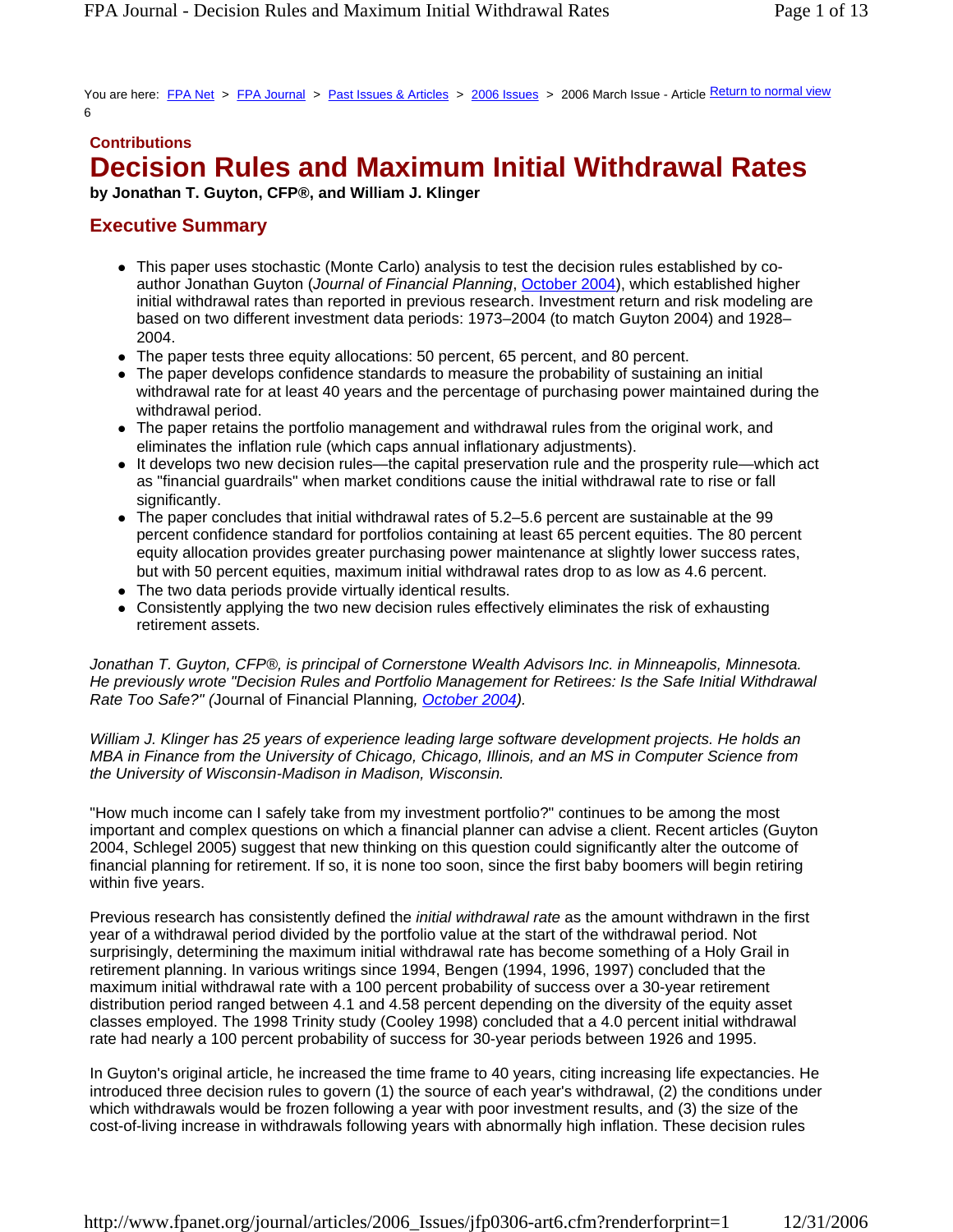were systematically applied throughout a retirement distribution period beginning in 1973, chosen for its real-life "perfect storm" characteristics that included a severe market decline in the initial retirement years combined with inflation in the first decade of retirement that was three times the long-term historical norm. Using these decision rules, Guyton calculated the maximum initial withdrawal rate for this period to be 5.8 percent for a portfolio containing 50 percent equities, and 6.2 percent for a portfolio with 80 percent equities.

The use of this specific historical period definitely has its attractions. Chief among them is the severity of the real-life conditions faced by a 1973 retiree in the early years of retirement, thereby allowing future retirees to have confidence assuming they would not face even more adverse conditions. It is worth noting that the combined impact of inflation and the 1973–1974 bear market placed a 1973 retiree in a more financially uncertain position after five years of retirement at the end of 1977 than a 2000 retiree found after 2004 following the 2000–2002 bear market.

But the use of this perfect-storm historical period has its drawbacks. For starters, it is, after all, just one period of time. Moreover, its conclusions about initial withdrawal rates could prove overly generous in the face of even more severe conditions. Finally, it cannot provide the probabilities of success that could be calculated using a stochastic (Monte Carlo) analysis. But a stochastic approach is not without its limitations, either. In particular, one specific question cannot be avoided: How high a probability of success is high *enough*?

Mindful of these points, this paper uses a stochastic approach to test the impact of applying Guyton's decision rules to determine the maximum initial withdrawal rate for a retiree's investment portfolio. We conduct these tests to allow a comparison of the trade-offs between a higher (lower) initial withdrawal rate and the corresponding lower (higher) probability that the withdrawals are sustainable throughout the entire distribution period. We also measure the impact of these decision rules on purchasing power at various initial withdrawal rates. In addition, we examine the characteristics of scenarios that fail and we present a real-time method for identifying potential early warning signs when a scenario could be in danger of failing, as well as a decision rule for rescuing those scenarios.

We believe that combining the results from testing the impact of these decision rules using a stochastic approach with the results from the historical perfect-storm period can offer important insights concerning the maximum initial withdrawal rates.

### **Definitions, Methodology, and Data**

We began by constructing our decision rules to match those in Guyton's 2004 paper.

The portfolio management rule (PMR) determines the source(s) of each year's withdrawal.

- Following years where an asset class has a positive return that produced a weighting exceeding its target allocation, the excess allocation is sold and the proceeds invested in cash to meet future withdrawal requirements.
- Portfolio withdrawals are funded in the following order: (1) overweighting in equity asset classes from the prior year-end, (2) overweighting in fixed income from the prior year-end, (3) cash, (4) withdrawals from remaining fixed-income assets, (5) withdrawals from remaining equity assets in order of the prior year's performance.
- No withdrawals are taken from any equity following a year with a negative return if cash or fixedincome assets are sufficient to fund the required withdrawal.

The inflation rule (IR) determines the size of the yearly withdrawal increase.

- Yearly withdrawals increase by the annual rate of inflation as measured by the Consumer Price Index (CPI) except when the withdrawal rule freezes the withdrawals.
- The maximum annual inflationary increase is 6 percent.
- There is no "make-up" for a "capped" inflation adjustment.

The withdrawal rule (WR) determines the conditions when portfolio withdrawals are frozen from one year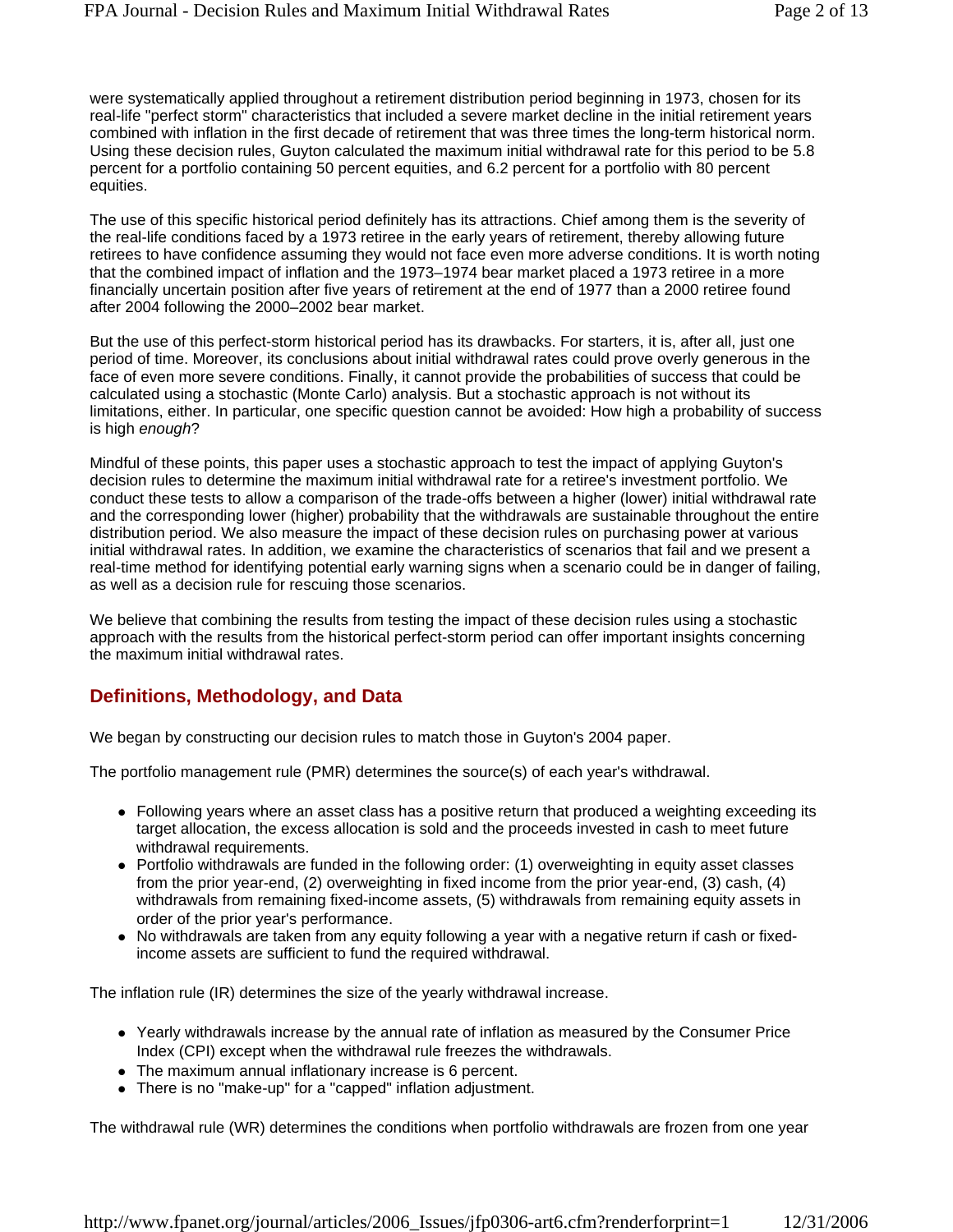to the next.

- Withdrawals increase from year to year in accordance with the inflation rule, except that there is no increase following a year where the portfolio's total return is negative.
- There is no "make-up" for a missed increase.

We chose the same asset classes, benchmarks, style-neutral asset allocation weightings (Table 1), and time period (1973–2004) as did Guyton to generate our assumptions for expected returns and standard deviations. This eliminates the possibility that differences in our findings could be attributable to differences in assumptions. In addition, these target multi-asset-class portfolios employ the major asset classes used by most financial planners in managing client investment portfolios.

| <b>Asset Class</b>            | <b>Index</b>         | <b>50% Equities</b> | <b>65% Equities</b> | <b>80% Equities</b> |
|-------------------------------|----------------------|---------------------|---------------------|---------------------|
| Cash                          | 91-Day T-Bill        | 10%                 | 10%                 | 10%                 |
| <b>Fixed Income</b>           | Lehman Agg. Bond*    | 40%                 | 25%                 | 10%                 |
| U.S. Large Cap Value          | Russell 1000 Value*  | 10%                 | 13%                 | 15%                 |
| U.S. Large Cap Growth         | Russell 1000 Growth* | 10%                 | 13%                 | 15%                 |
| <b>U.S. Small Cap Value</b>   | Russell 2000 Value*  | 7%                  | 9%                  | 10%                 |
| <b>U.S. Small Cap Growth</b>  | Russell 2000 Growth* | 7%                  | 9%                  | 10%                 |
| <b>International Equities</b> | <b>EAFE</b>          | 11%                 | 15%                 | 20%                 |
| <b>Real Estate</b>            | Wilshire REIT **     | 5%                  | 6%                  | 10%                 |

We were curious to know the extent to which these asset classes and allocations during this particular period (1973–2004) would influence our results. Therefore, we conducted parallel tests employing only one equity asset class (the S&P 500), using the period 1928–2004 as the basis for our performance assumptions for stocks, bonds, cash, and inflation. In examining these two periods, we noted the following:

- The average annual inflation rate was 1.6 percent higher from 1973 to 2004 than from 1928 to 2004.
- Real (weighted) average annual returns for the six equity asset classes in Table 1 were 0.9 percentper-year lower from 1973 to 2004 than from 1928 to 2004 as measured by the S&P 500.
- Real average annual fixed-income returns were 0.5 percent-per-year higher from 1973 to 2004 than from 1928 to 2004.
- Real average annual cash returns were 1 percent-per-year higher from 1973 to 2004 than from 1928 to 2004.
- With each of the three overall asset allocations, total real returns were lower from 1973 to 2004 than from 1928 to 2004.

The point about overall real returns is noteworthy. It is tempting to evaluate how favorable or unfavorable a particular time period is for equities based only on nominal returns. This may be reasonable when the objective is simply to analyze portfolio growth over time; however, we believe it is a more appropriate measure of the investment climate to focus on real returns when the objective includes annual portfolio withdrawals that are increasing over time to keep pace with inflation.

Our analysis uses a Monte Carlo simulator (Glasserman 2004) written in C++ to model retirement portfolios over 40-year and 30-year periods and to apply the "artificial intelligence" contained in each decision rule. Each year's entire withdrawal was made on the first day of that year from the portfolio's assets according to the decision rules in effect. At that time, overweighted asset classes were also rebalanced to the target asset allocation unless the portfolio decision rule was applied. At the end of each year, asset class returns were applied before any rebalancing or the source of the next year's withdrawal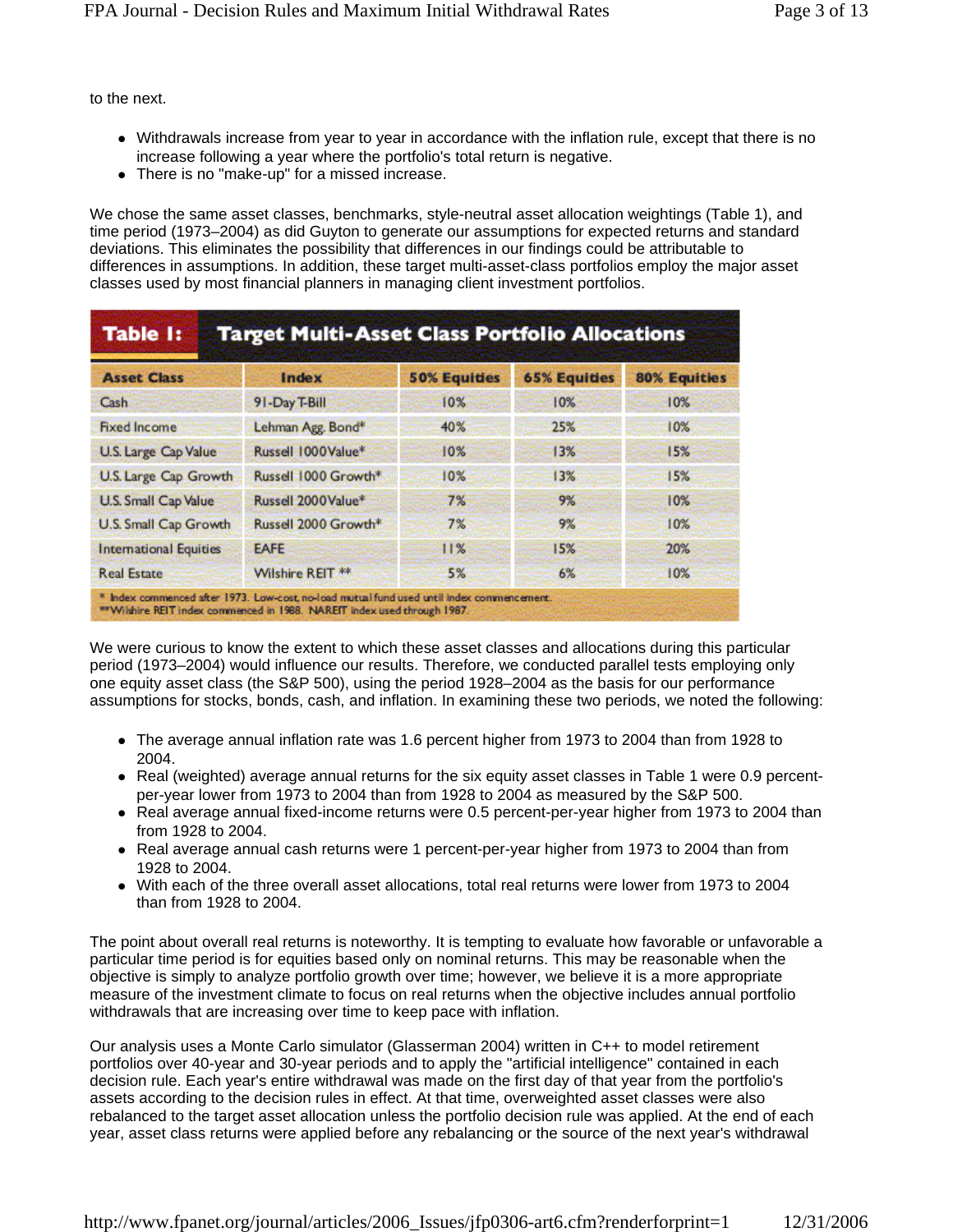was determined. Withdrawals rose annually by the prior year's inflation rate and were modified by any decision rules in effect. Asset returns and inflation were assumed to be lognormally distributed, with means and standard deviations calculated from historical performance over the relevant time period. We factored correlations into our model by constructing a covariance matrix based on those returns.

We simulated a retiree's lifetime by performing the above calculations for each simulated year—for example, 40 times for an expected retirement of 40 years. Each scenario we studied contained 14,000 lifetime trials. The model is robust and allows decision rules to be turned on or off and assumptions to be changed.

## **Life Expectancy and Probabilities of Success**

The issue of life expectancy posed an interesting choice. We could have treated it as an independent variable with its own mean and standard deviations; however, the planning situation of a retiree living to age 100 or beyond is far more challenging than for a retiree with an average life span. Put another way, the retiree who has lived to an average life expectancy and who has concerns about running out of money doesn't want to be told that "on average, you weren't supposed to be here"!

Because our research is really about people and their quality of life, we fixed the length of a retiree's distribution period at 40 years. We recognize that this assumption—while prudent—effectively understates the maximum initial withdrawal rate when considering a large number of retirees with their average life expectancy.

We also know that retirees desire a maximum level of confidence in any initial withdrawal rate that they select. We therefore define the *probability of success* (POS) as "the percentage of simulated lifetimes where the retiree's portfolio contained at least \$1 at the conclusion of the distribution period." Since the decision rules employ many of the mid-course corrections that common sense might suggest, we believe that 95 percent is the minimally acceptable probability of success for a given initial withdrawal rate.

## **Withdrawal Enhancements from Decision Rules**

We considered the *withdrawal enhancement* as applying one or more of the decision rules described above and define it as "the percentage increase in the initial withdrawal rate at a given probability of success." Table 2 depicts withdrawal enhancements for various decision rules using the three portfolios in Table 1.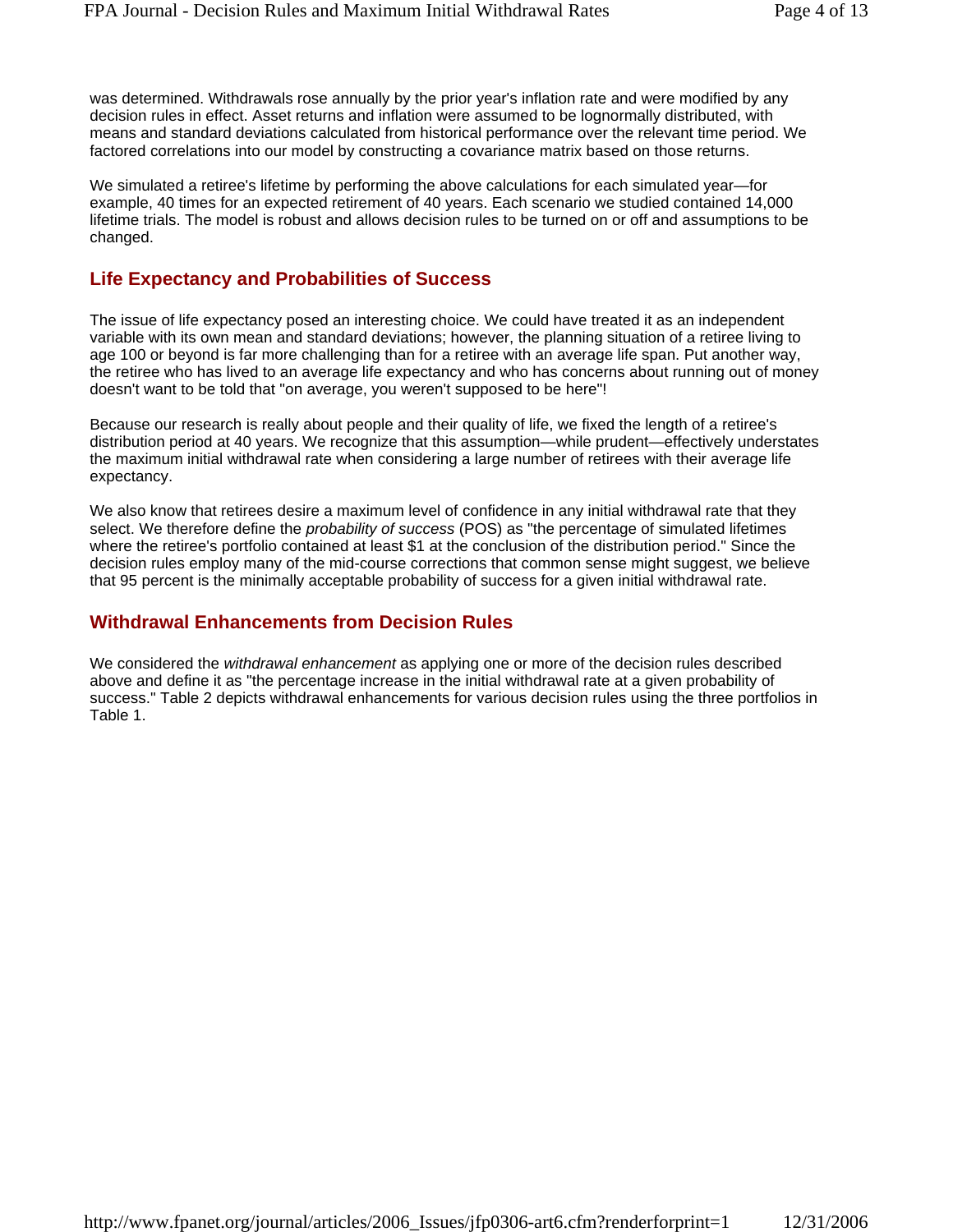|                                          | <b>Max Initial WD' Rate</b> |                |                | <b>Withdrawal Enhancement WR<sup>3</sup> Freezes</b> |                |
|------------------------------------------|-----------------------------|----------------|----------------|------------------------------------------------------|----------------|
|                                          | <b>90% POS</b> <sup>2</sup> | <b>95% POS</b> | <b>90% POS</b> | <b>95% POS</b>                                       | at 95% POS     |
| <b>No Decision Rules</b>                 |                             |                |                |                                                      |                |
| 50% Equities (Multi-Class)               | 3.6%                        | 3.3%           | N/A            | <b>N/A</b>                                           | <b>N/A</b>     |
| 65% Equities (Multi-Class)               | 3.6%                        | 3.1%           | <b>N/A</b>     | <b>N/A</b>                                           | <b>N/A</b>     |
| 80% Equities (Multi-Class)               | 3.6%                        | 3.0%           | N/A            | <b>N/A</b>                                           | <b>N/A</b>     |
| <b>Portfolio Management Rule</b>         |                             |                |                |                                                      |                |
| 50% Equities (Multi-Class)               | 3.6%                        | 3.3%           | 0%             | $0\%$                                                | <b>N/A</b>     |
| 65% Equities (Multi-Class)               | 3.6%                        | 3.3%           | 0%             | 6%                                                   | <b>N/A</b>     |
| 80% Equities (Multi-Class)               | 3.6%                        | 3.2%           | 0%             | 7%                                                   | <b>N/A</b>     |
| <b>Inflation Rule</b>                    |                             |                |                |                                                      |                |
| 50% Equities (Multi-Class)               | 4.1%                        | 3.7%           | 14%            | 12%                                                  | <b>N/A</b>     |
| 65% Equities (Multi-Class)               | 4.1%                        | 3.6%           | 14%            | 16%                                                  | <b>N/A</b>     |
| 80% Equities (Multi-Class)               | 4.0%                        | 3.4%           | 11%            | 13%                                                  | <b>N/A</b>     |
| <b>Original Withdrawal Rule</b>          |                             |                |                |                                                      |                |
| 50% Equities (Multi-Class)               | 43%                         | 3.9%           | 19%            | 18%                                                  | 6              |
| 65% Equities (Multi-Class)               | 45%                         | 4.0%           | 25%            | 29%                                                  | 7              |
| 80% Equities (Multi-Class)               | 4.4%                        | 3.9%           | 22%            | 30%                                                  | 8              |
| <b>Modified Withdrawal Rule</b>          |                             |                |                |                                                      |                |
| 50% Equities (Multi-Class)               | 4.3%                        | 3.9%           | 19%            | 19%                                                  | 3              |
| 65% Equities (Multi-Class)               | 43%                         | 3.9%           | 19%            | 26%                                                  | 3              |
| 80% Equities (Multi-Class)               | 4.3%                        | 3.8%           | 19%            | 27%                                                  | $\overline{3}$ |
| <b>All 3 (Modified Withdrawal) Rules</b> |                             |                |                |                                                      |                |
| 50% Equities (Multi-Class)               | 4.7%                        | 4.3%           | 31%            | 30%                                                  | 2              |
| 65% Equities (Multi-Class)               | 4.8%                        | 4.3%           | 33%            | 39%                                                  | $\overline{2}$ |
| 80% Equities (Multi-Class)               | 48%                         | 43%            | 33%            | 43%                                                  | 3              |

Under Guyton's original withdrawal rule, withdrawals were frozen following years where the portfolio's return was negative. This occurred even if the portfolio's previous results produced high enough returns so that the current withdrawal rate was still below the initial withdrawal rate. We believe that withdrawal freezes are unnecessary in this instance. Therefore, we modified the original withdrawal rule as follows:

- Withdrawals increase from year to year in accordance with the inflation rule, except that there is no increase following a year where the portfolio's total return is negative *and when that year's withdrawal rate would be greater than the initial withdrawal rate*.
- There is no make-up for a missed increase.

A review of the withdrawal enhancements in Table 2 yields the following observations:

- The portfolio management rule provides modest benefits to withdrawal rates when high probabilities of success are desired. (Additional testing showed that its application also lowered the chance of failure by nearly 20 percent—from 6 percent to 5 percent—at the initial withdrawal rates tested.)
- The inflation rule provides noticeable benefits with all portfolios and probabilities of success.
- Both versions of the withdrawal rule provide significant benefits; however, the modified withdrawal rule introduced above generates about 60 percent fewer freezes. Thus, we use the modified rule for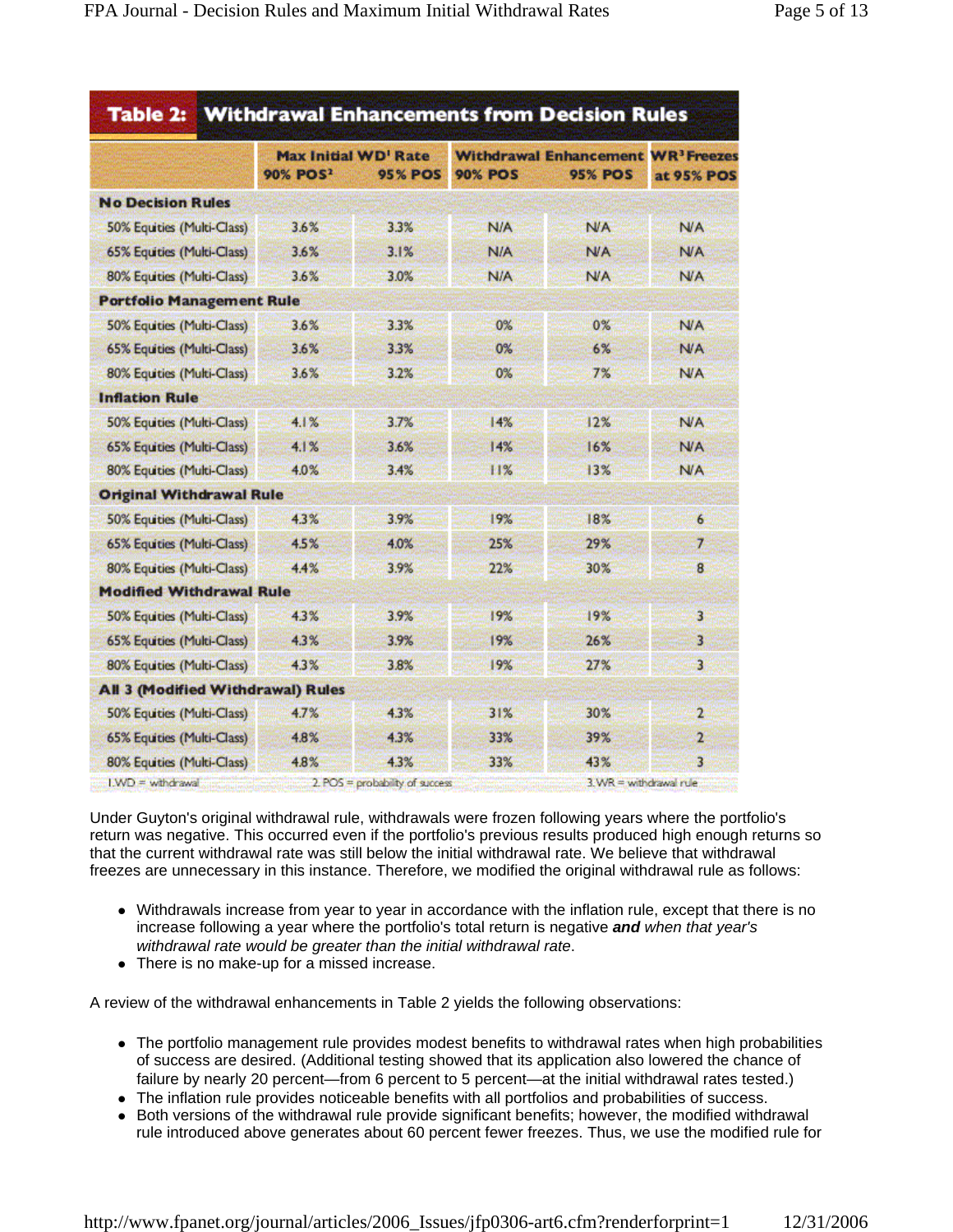the remainder of the paper.

• Using all three decision rules increases the maximum initial withdrawal rate 30-43 percent at a given probability of success over applying no decision rules at all.

## **Analysis of Failed Simulations**

Even with these improvements in the probabilities of success, we grew increasingly curious about the scenarios that failed. Specifically, we wondered:

- What patterns could be found in the nature and timing of the failures we observed?
- Is there an easily recognizable situation when a retiree's portfolio should be considered in jeopardy?
- Once such a situation is recognized, is there a systematic decision rule that would have a high probability of rescuing the portfolio and sustaining the retiree's income stream for the remainder of the 40-year time horizon?

We analyzed the failures for initial withdrawal rates with at least a 90 percent probability of success to determine the year in which the portfolio ran out of money. Breaking the 40-year horizon into four 10-year periods revealed that no failures occurred in the first decade, approximately 20 percent of failures took place in the second decade, nearly 55 percent occurred in the third decade, and about 25 percent came in the fourth decade. This made intuitive sense, and we make these observations:

- Failures are most likely to occur when there are abnormally adverse investment returns or inflation rates—either in magnitude or a prolonged duration (or both!)—relatively early in retirement. This, of course, describes the retiree's perfect storm.
- To further reduce the possibility of failure at a given initial withdrawal rate, a retiree must be willing to reduce their portfolio withdrawals under certain circumstances, rather than merely freeze them as required by the withdrawal rule.
- Positive circumstances could also arise permitting a retiree to increase their withdrawals in excess of annual inflation.

These observations make it tempting to recommend that retirees begin withdrawals "cautiously"; that is, to scale them back in the first five to ten years of retirement to be sure that they don't encounter conditions that could ultimately cause their initial withdrawal rate to prematurely exhaust their portfolio. Retirees who enjoy such an option should keep in mind the improvements that starting their portfolio withdrawals below the maximum rate (before later accelerating to that level) can bring to their long-term financial security, even as they consider how this may affect how they spend their time in retirement.

But most retirees—even if they do enjoy this option—desire a lifestyle that includes levels of travel, hobbies, and other activities that are not conducive to an approach that advocates starting by spending less and increasing withdrawals later if conditions are favorable.

It is frequently suggested that once retirees move through their so-called active phase of retirement, their income needs decline in real dollar terms. But real-life client experiences, coupled with dramatically rising health care costs and uncertainty about possible reductions in Social Security benefits, make us unwilling to consider the possibility of such natural reductions in a retiree's income needs.

### **Portfolio Rescue**

Mindful of all this, we introduce the capital preservation rule (CPR). This decision rule is triggered when some combination of adverse conditions has caused the retiree's withdrawal rate to approach levels that threaten their ongoing income stream. The capital preservation rule determines the conditions and prescribes the withdrawal adjustment designed to resuscitate a portfolio in hopes of sustaining it throughout the remainder of the 40-year retirement horizon:

- The capital preservation rule applies when a current year's withdrawal rate—using the decision rules in effect—has risen more than 20 percent above the initial withdrawal rate.
- The capital preservation rule expires 15 years before the maximum age to which the retiree wishes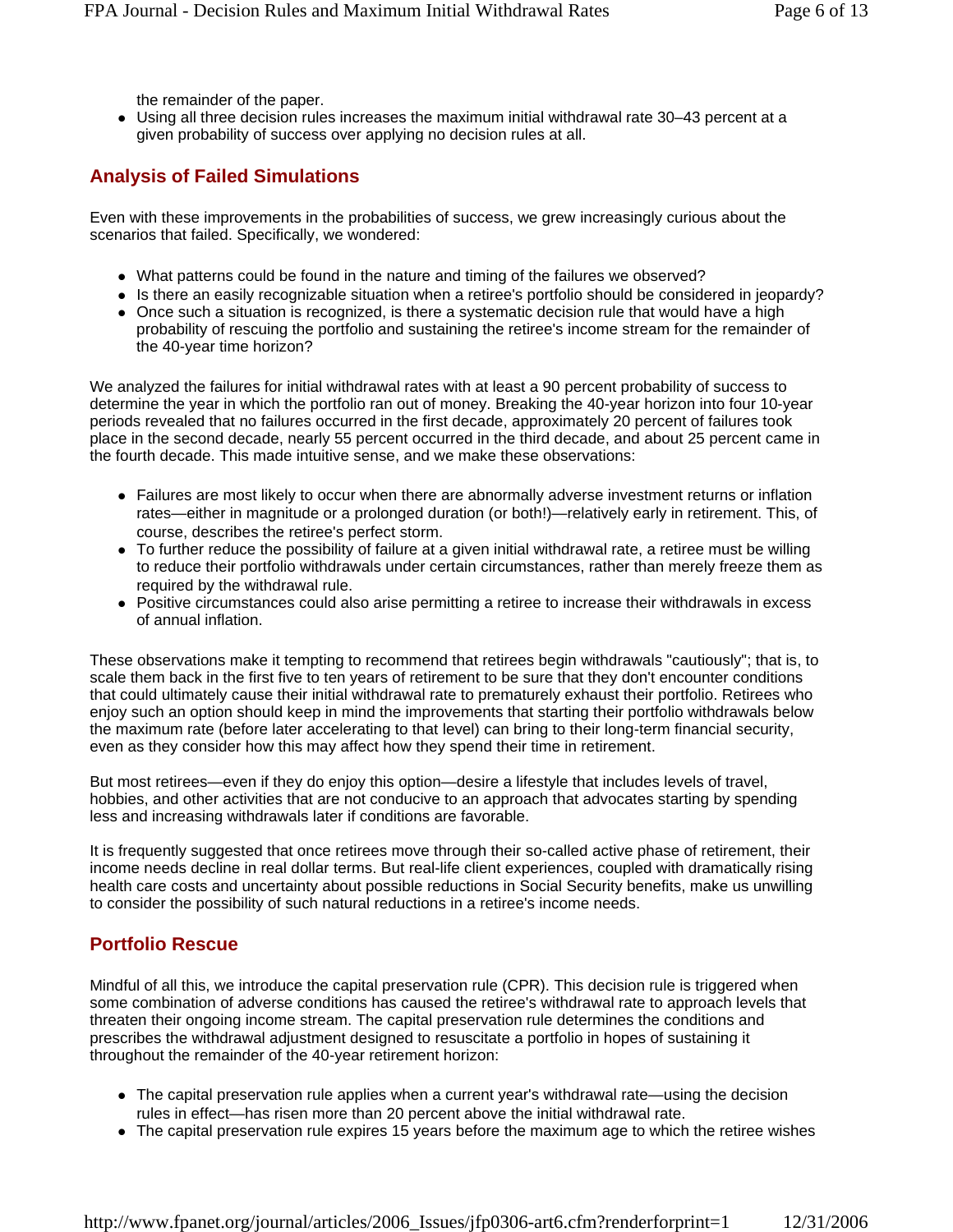to plan; for example, a retiree assuming she would not live beyond age 100 would discontinue the capital preservation rule after age 85.

- Under the capital preservation rule, is the current year's withdrawal is reduced by 10 percent. The other decision rules in effect are then applied to this decreased withdrawal amount.
- This decreased withdrawal becomes the basis for determining the following year's withdrawal amount.

We experimented with other capital preservation rule trigger points but found that this version yielded the greatest enhancements. A trigger point below the 20 percent threshold did not boost the probability of success in a noticeable way; it only served to unnecessarily increase the number of times the retiree's withdrawals were reduced. Keeping the capital preservation rule active during the final 15 years significantly reduced purchasing power without a corresponding increase in the probability of success at a given initial withdrawal rate. Not surprisingly, waiting for larger increases in withdrawal rates before applying the capital preservation rule caused the portfolio to be beyond saving far too often. (We also question how many retirees or financial planners would be comfortable allowing the initial withdrawal rate to rise much more than 20 percent before feeling the need to make at least modest reductions.) Finally, once the capital preservation rule was triggered, withdrawal reductions above 10 percent (say, 15 percent and 20 percent) did not noticeably improve the probability of success.

The capital preservation rule does not come without drawbacks—chiefly the lost purchasing power each time the rule is triggered. This is the trade-off that accompanies a higher initial withdrawal rate and—as will be seen—the virtual elimination of the running-out-of-money failure scenario. It is worth remembering that other financial planning techniques can be applied to offset years with decreases required by the capital preservation rule, such as tapping cash reserves, changing the withdrawal composition's taxation to increase after-tax income, and borrowing against home equity.

## **When Prosperity Rules**

During a 40-year withdrawal period, however, a retiree is also likely to experience times with sufficiently positive investment results that cause their withdrawal rate to fall even as their actual withdrawal amount continues to increase with inflation. To this point, none of the decision rules permit a retiree to take advantage of such positive conditions by increasing their withdrawals (beyond inflation) should such prosperity occur. Since such increases would help offset the purchasing power losses caused by the inflation or capital preservation rules, we believe they are worth exploring. Thus, we introduce the prosperity rule (PR):

- The prosperity rule applies in years with a withdrawal rate more than 20 percent below the initial withdrawal rate.
- Under the prosperity rule, the current year's withdrawal is increased by 10 percent. The other decision rules in effect are then applied to this increased withdrawal amount.
- This increased withdrawal amount becomes the basis for determining the next year's withdrawal.

To fully analyze the impact of the capital preservation and prosperity rules, we measured the percentage of purchasing power maintained during each successful simulation. To do so, we calculated the median net present value (NPV) of the total of all withdrawals during the 40-year period as well as the median NPV of the withdrawal in year 40.

An example may be useful. A \$50,000 initial withdrawal repeated for 40 years with increases only for inflation produces purchasing power NPV of \$50,000 in year 40. The total purchasing power NPV in this example is \$2 million. Thus, a scenario resulting in a \$1.6 million median total purchasing power NPV maintained 80 percent of total purchasing power.

Table 3 presents the impact of applying the capital preservation and prosperity rules along with the portfolio management and withdrawal rules. During these tests, we found that removing the inflation rule increased the purchasing power maintained by more than 10 percent without reducing the probability of success. Accordingly, we will no longer apply the inflation rule when the capital preservation rule is also in force.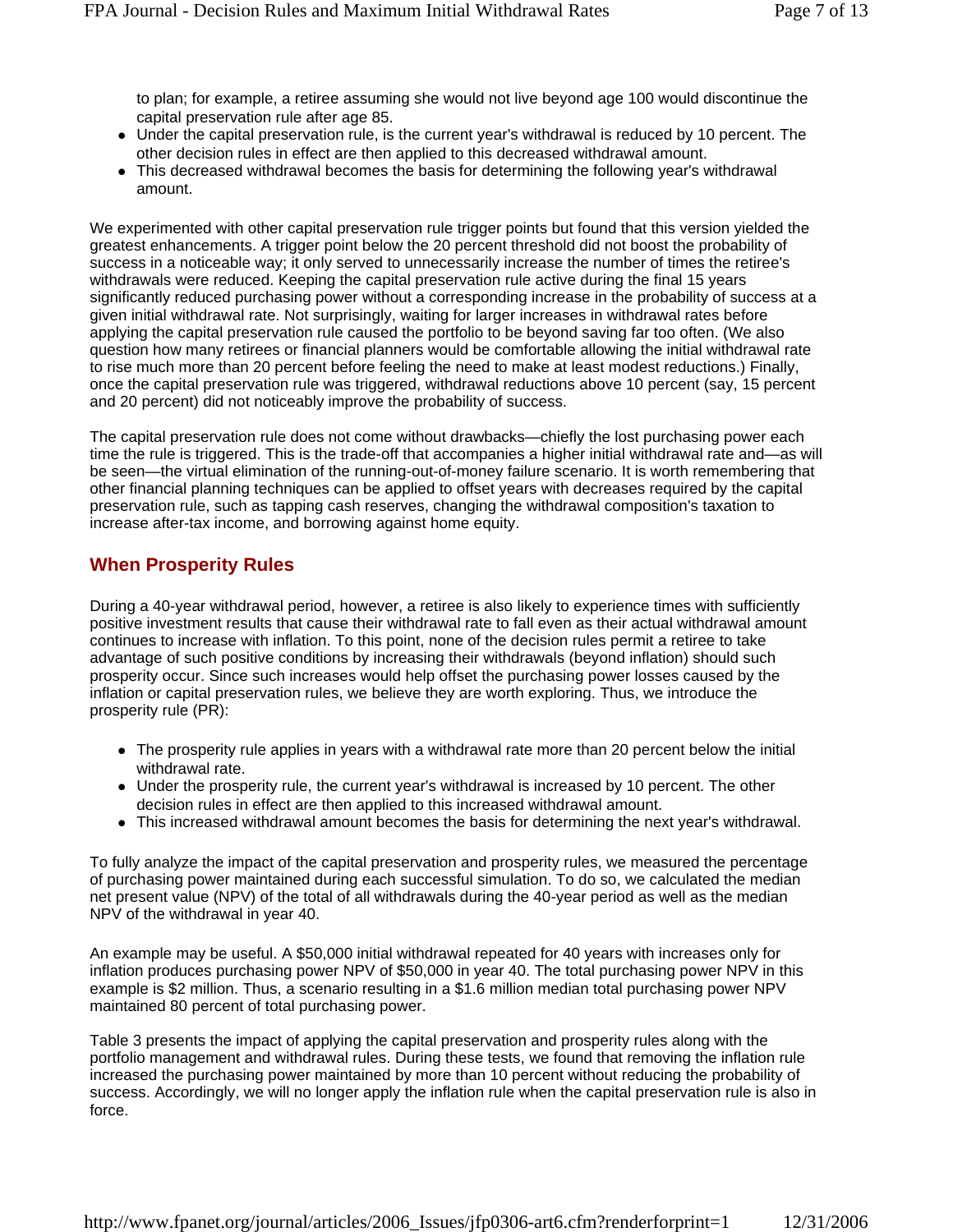| Table 3:                                                   | <b>Impact of Capital Preservation and Prosperity Rules</b><br>on Success and Purchasing Power with Single-Class<br><b>Equities</b> |                                                                 |                                |                                                               |                               |  |  |
|------------------------------------------------------------|------------------------------------------------------------------------------------------------------------------------------------|-----------------------------------------------------------------|--------------------------------|---------------------------------------------------------------|-------------------------------|--|--|
| <b>65% Equities (S&amp;P 500)</b>                          |                                                                                                                                    | Initial<br><b>WD' Rate</b>                                      | Avg.# of<br><b>Cuts/Raises</b> | % Total PP <sub>2</sub><br><b>Maintained</b>                  | % Initial PP<br>In Year 40 WD |  |  |
| PMR <sup>3</sup> , WR <sup>4</sup> , CPR <sup>5</sup> Only |                                                                                                                                    |                                                                 |                                |                                                               |                               |  |  |
| <b>100% Success</b>                                        |                                                                                                                                    | 5.0%                                                            | 2/NA                           | 83%                                                           | 76%                           |  |  |
| 99% Success                                                |                                                                                                                                    | 5.5%                                                            | 3/NA                           | 79%                                                           | 70%                           |  |  |
| 98% Success                                                |                                                                                                                                    | 5.9%                                                            | 3/NA                           | 77%                                                           | 67%                           |  |  |
| 95% Success                                                |                                                                                                                                    | 6.4%                                                            | 4/NA                           | 74%                                                           | 62%                           |  |  |
| 90% Success                                                |                                                                                                                                    | 7.0%                                                            | 4/NA                           | 70%                                                           | 57%                           |  |  |
| PMR, WR, CPR, PR <sup>®</sup>                              |                                                                                                                                    |                                                                 |                                |                                                               |                               |  |  |
| <b>100% Success</b>                                        |                                                                                                                                    | 4.6%                                                            | 3/10                           | 114%                                                          | 140%                          |  |  |
| 99% Success                                                |                                                                                                                                    | 5.1%                                                            | 319                            | 104%                                                          | 118%                          |  |  |
| 98% Success                                                |                                                                                                                                    | 5.4%                                                            | 419                            | 99%                                                           | 108%                          |  |  |
| 95% Success                                                |                                                                                                                                    | 6.0%                                                            | 4/8                            | 91%                                                           | 91%                           |  |  |
| 90% Success                                                |                                                                                                                                    | 6.5%                                                            | 5/7                            | 84%                                                           | 79%                           |  |  |
| $1WD =$ wthdrawal<br>$2.$ PP = purchasing power            |                                                                                                                                    | $3.$ PMR = portfolio management rule<br>$4WR =$ withdrawal rule |                                | 5. CPR = capital preservation rule<br>$6. PR = property rule$ |                               |  |  |

It may be useful to imagine the capital preservation and prosperity rules acting as financial "guardrails" that govern withdrawals under extreme conditions, both negative and positive. Unless such extreme conditions (the current year's withdrawal rate straying more than 20 percent from the initial withdrawal rate) are present, the portfolio rule and withdrawal rule are sufficient to govern withdrawals. Figure 1 illustrates the relationship between these decision rules.



Using a 65 percent single equity (S&P 500) portfolio, Table 3 shows the maximum initial withdrawal rate at various probabilities of success, the average number of times in a 40-year retirement that these rules were triggered, as well as their impact on purchasing power.

Table 3 presents the maximum initial withdrawal rates that are available by applying these two new decision rules at various probabilities of success. Perhaps most obvious, adding the capital preservation rule permits very attractive initial withdrawal rates at strikingly high success rates. On the other hand, the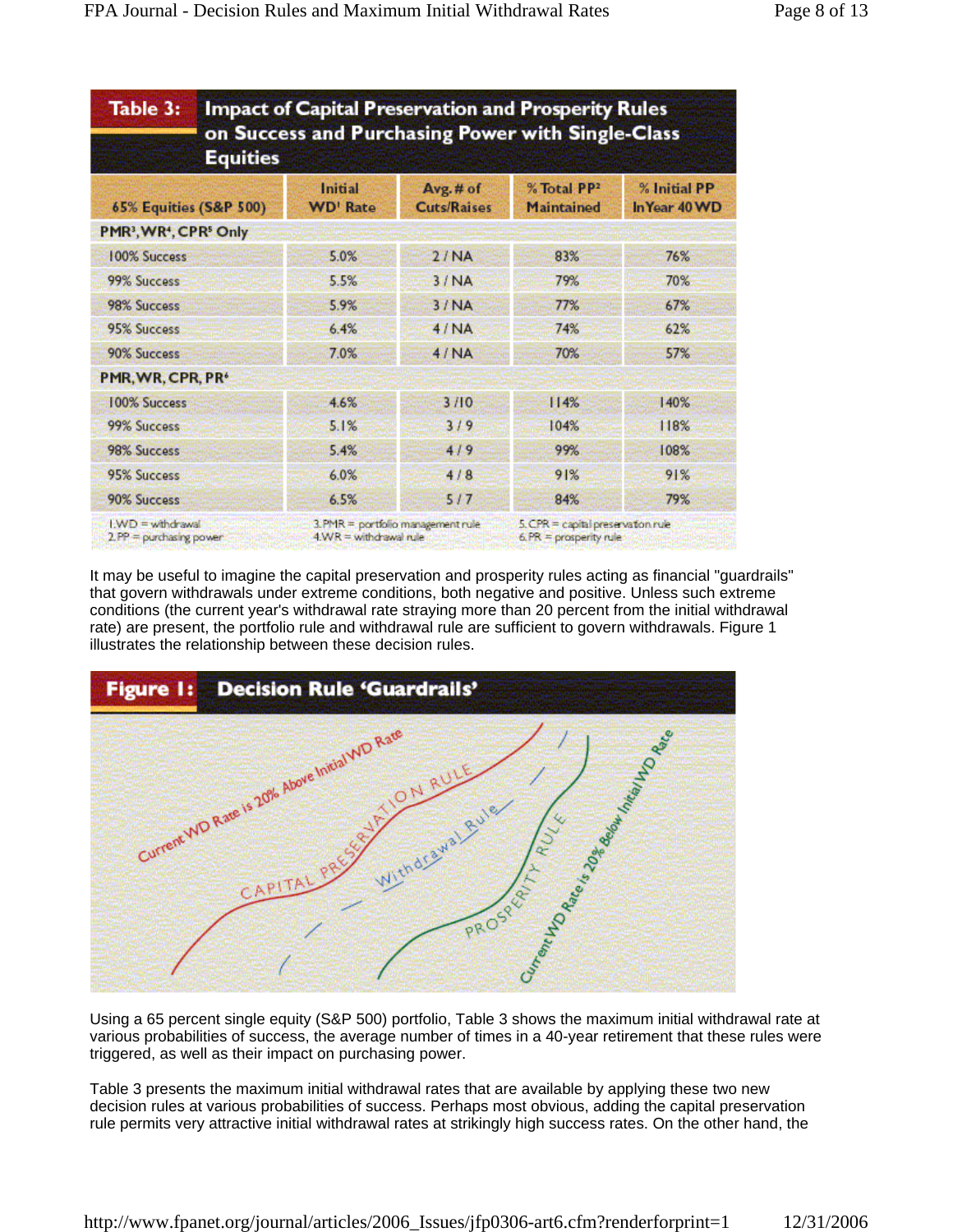withdrawal cuts it requires (combined with the freezes from the withdrawal rule) cause withdrawals to increase more slowly than inflation.

The prosperity rule offsets this drawback. In fact, it generates significantly more raises than the cuts from the capital preservation rule. Moreover, at several initial withdrawal rates, the prosperity rule actually allows the purchasing power maintained to exceed 100 percent.

Perhaps most significantly, the introduction of the capital preservation and prosperity rules effectively changes the retiree's greatest long-term concern from "what is my chance of running out of money?" to "what happens to my purchasing power?" This essentially eliminates the single greatest fear of most retirees. But the declines in purchasing power suggest that the strategy of maximizing the initial withdrawal rate at a given probability of success has both unintended and unsatisfactory consequences.

Table 4 uses the 65 percent multi-asset-class equity portfolio from Table 1 based on the 1973–2004 period to replicate the analysis in Table 3. While the overall patterns were similar, using multiple-equity asset classes produced higher initial withdrawal rates and fewer capital preservation rule cuts at given probabilities of success than when equities were invested exclusively in the S&P 500. This pattern also appeared at given initial withdrawal rates when we modeled a single-equity (S&P 500) portfolio for the 1928–2004 period or the 1973–2004 period to match the time frame used in Table 4.

| Table 4:<br><b>Impact of Capital Preservation and Prosperity Rules</b><br>on Success and Purchasing Power with Multi-Class<br><b>Equities</b> |                              |                                    |                                                               |                               |  |  |
|-----------------------------------------------------------------------------------------------------------------------------------------------|------------------------------|------------------------------------|---------------------------------------------------------------|-------------------------------|--|--|
| <b>65% Multi-Class Equities</b>                                                                                                               | Initial<br><b>WD' Rate</b>   | Avg.# of<br><b>Cuts/Raises</b>     | %Total PP <sub>2</sub><br><b>Maintained</b>                   | % Initial PP<br>In Year 40 WD |  |  |
| PMR <sup>3</sup> , WR <sup>4</sup> , CPR <sup>5</sup> Only                                                                                    |                              |                                    |                                                               |                               |  |  |
| 100% Success                                                                                                                                  | 6.3%                         | 1/NA                               | 90%                                                           | 87%                           |  |  |
| 99% Success                                                                                                                                   | 7.0%                         | 2/NA                               | 86%                                                           | 81%                           |  |  |
| 98% Success                                                                                                                                   | 7.2%                         | 2/NA                               | 85%                                                           | 79%                           |  |  |
| 95% Success                                                                                                                                   | 7.9%                         | 3/NA                               | 80%                                                           | 73%                           |  |  |
| 90% Success                                                                                                                                   | 8.4%                         | 3/NA                               | 77%                                                           | 67%                           |  |  |
| PMR, WR, CPR, PR <sup>®</sup>                                                                                                                 |                              |                                    |                                                               |                               |  |  |
| 100% Success                                                                                                                                  | 6.3%                         | 1/3                                | 93%                                                           | 97%                           |  |  |
| 99% Success                                                                                                                                   | 7.1%                         | 2/3                                | 88%                                                           | 90%                           |  |  |
| 98% Success                                                                                                                                   | 7.3%                         | 2/2                                | 88%                                                           | 86%                           |  |  |
| 95% Success                                                                                                                                   | 7.8%                         | 3/2                                | 84%                                                           | 80%                           |  |  |
| 90% Success                                                                                                                                   | 8.4%                         | 3/2                                | 79%                                                           | 73%                           |  |  |
| $1 \text{ WD} =$ with drawal<br>$2.$ PP = purchasing power                                                                                    | $4. WR = with drawn at rule$ | 3. PMR = portfolio management rule | 5. CPR = capital preservation rule<br>6. $PR = property$ rule |                               |  |  |

## **Decision Rules and Confidence Standards for Decision-Making**

We have demonstrated the impact on initial withdrawal rates, probabilities of success, and purchasing power from applying four decision rules:

- 1. Portfolio management
- 2. Withdrawal
- 3. Capital preservation
- 4. Prosperity

Choosing which decision rules to apply depends entirely on the benefits a retiree most values and the trade-offs he or she is willing to make. Table 5 summarizes the combination of decision rules that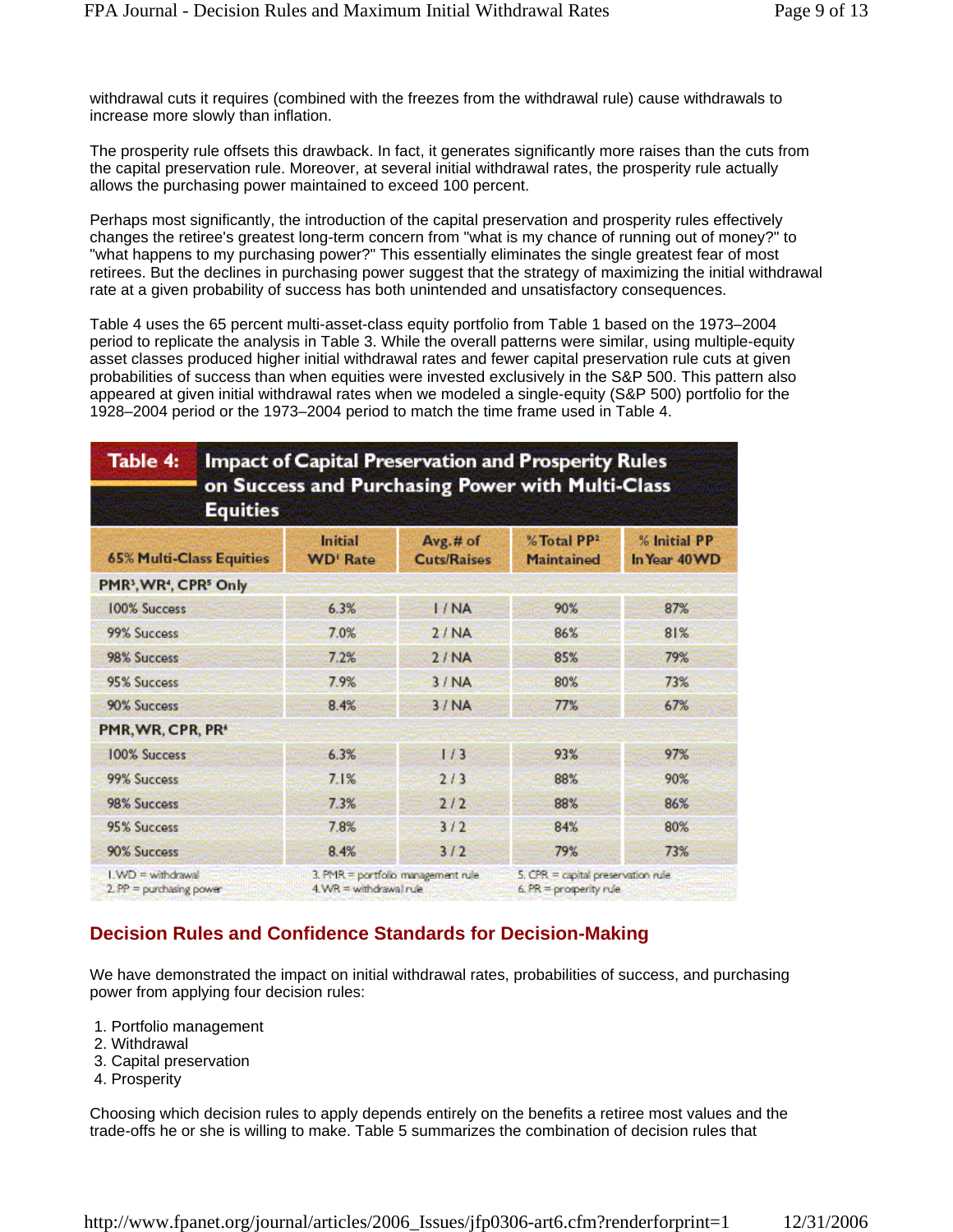maximize the initial withdrawal rate. In all cases, the portfolio management rule should be used.

| <b>Table 5: Decision Rule Summary for Maximizing the Intitial</b><br><b>Withdrawal Rate</b> |                                  |  |  |  |  |  |
|---------------------------------------------------------------------------------------------|----------------------------------|--|--|--|--|--|
| <b>Condition:</b>                                                                           | <b>Action:</b>                   |  |  |  |  |  |
| Prior Year's Return Is Negative                                                             | Apply Withdrawal Rule            |  |  |  |  |  |
| Current WD <sup>1</sup> Rate Is Within 20% of Initial WD Rate                               | Increase Prior Year's VVD by CPI |  |  |  |  |  |
| Current WD Rate > Initial WD Rate by 20%                                                    | Apply Capital Preservation Rule  |  |  |  |  |  |
| Current WD Rate < Initial WD Rate by 20%                                                    | <b>Apply Prosperity Rule</b>     |  |  |  |  |  |
| $IWD =$ withdrawal:                                                                         |                                  |  |  |  |  |  |

Most retirees share four ideals when taking yearly withdrawals from their investment portfolios:

- 1. Maximize withdrawals (and withdrawal rates), especially early in retirement
- 2. Eliminate the possibility of running out of money
- 3. Avoid undesired changes to the income stream (that is, reductions or freezes)
- 4. Maintain purchasing power

In considering these ideals, we found two *confidence standards* that seem to maximize the attributes most prized by retirees while minimizing the risks they most fear.

- For retirees seeking a virtually bullet-proof withdrawal plan, choose an initial withdrawal rate where the probability of success and the median purchasing power maintained are both at least 99 percent (*the 99 percent confidence standard*).
- For retirees who desire (or need) a higher initial withdrawal rate and are willing to accept a small amount of risk, choose an initial withdrawal rate where the probability of success and the median purchasing power maintained are both at least 95 percent (*the 95 percent confidence standard*).

We recognize that both the 95 percent and the 99 percent confidence standards will subject retirees to a small number of income reductions (due to the capital preservation rule) and a somewhat larger number of freezes (due to the withdrawal rule), even though virtually all of their purchasing power—both total and final year—is maintained. Not only do we believe that many retirees will find these reductions more than offset by their higher initial withdrawal rate, but increases via the prosperity rule have the ability to mostly, if not entirely, offset this lost income.

Table 6 presents the maximum initial withdrawal rates that meet these standards for a 40-year withdrawal period at various equity allocations, using both a single equity (S&P 500) as well as multi-class equities. Each scenario applies the portfolio management, withdrawal, capital preservation, and prosperity rules. Though we also present a 90 percent standard, we are much more comfortable with the 95 percent and 99 percent confidence standards. In evaluating the results, we observed that

- The initial withdrawal rates with 50 percent equities are noticeably lower than with 65 percent or 80 percent equities due to the difficulty in keeping pace with inflation from the lower equity allocation.
- The trade-offs between the 65 percent and 80 percent equity portfolios are quite subtle at initial withdrawal rates in the 5.5–6.0 percent range; the 80 percent equity portfolio maintains quite purchasing power but at slightly lower probabilities of success.
- Withdrawal reductions from the capital preservation rule occur no more than 10 percent of the time at very high probabilities of success.
- The greater the equity allocation, the more raises received due to the prosperity rule; these raises occur more frequently than the cuts under the capital preservation rule.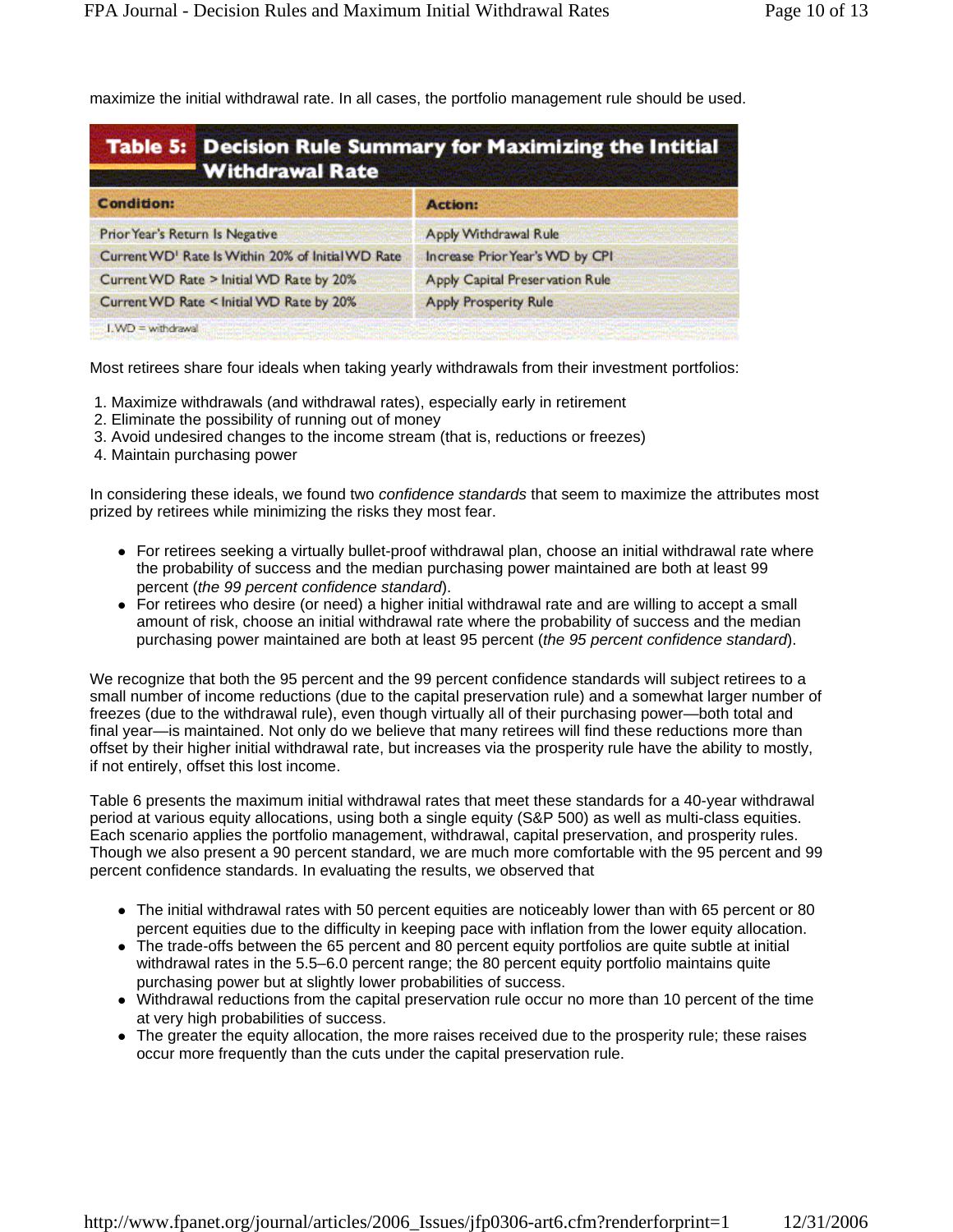| Table 6:                    | 40-Year Withdrawal Rates with High Success and<br><b>Purchasing Power Maintenance Using Portfolio</b><br><b>Management Rule, Withdrawal Rule, Capital</b><br><b>Preservation Rule, and Prosperity Rule</b> |                            |                               |                                                           |                                 |                |  |
|-----------------------------|------------------------------------------------------------------------------------------------------------------------------------------------------------------------------------------------------------|----------------------------|-------------------------------|-----------------------------------------------------------|---------------------------------|----------------|--|
|                             | <b>Confidence</b><br><b>Standard</b>                                                                                                                                                                       | Initial<br><b>WD' Rate</b> | <b>Success</b><br><b>Rate</b> | Avg. # of<br>"Triggers"<br>Cuts/Freezes/<br><b>Raises</b> | <b>Total</b><br>PP <sub>2</sub> | Year 40<br>PP% |  |
| One Equity (S&P 500)        |                                                                                                                                                                                                            |                            |                               |                                                           |                                 |                |  |
| 50/40/10                    | 99%                                                                                                                                                                                                        | 4.5%                       | 100%                          | 31717                                                     | 100%                            | 108%           |  |
|                             | 95%                                                                                                                                                                                                        | 4.8%                       | 100%                          | 3/8/7                                                     | 95%                             | 97%            |  |
|                             | 90%                                                                                                                                                                                                        | 5.0%                       | 100%                          | 3/8/6                                                     | 92%                             | 91%            |  |
| 65/25/10                    | 99%                                                                                                                                                                                                        | 5.2%                       | 99%                           | 4/8/9                                                     | 102%                            | 114%           |  |
|                             | 95%                                                                                                                                                                                                        | 5.7%                       | 97%                           | 4/9/8                                                     | 95%                             | 98%            |  |
|                             | 90%                                                                                                                                                                                                        | 6.0%                       | 95%                           | 41918                                                     | 90%                             | 91%            |  |
| 80/10/10                    | 99%                                                                                                                                                                                                        | 4.7%                       | 99%                           | 3/8/13                                                    | 129%                            | 178%           |  |
|                             | 95%                                                                                                                                                                                                        | 5.6%                       | 95%                           | 4/8/11                                                    | 110%                            | 135%           |  |
|                             | 90%                                                                                                                                                                                                        | 6.3%                       | 90%                           | 5/9/10                                                    | 99%                             | 112%           |  |
| <b>Multi-Class Equities</b> |                                                                                                                                                                                                            |                            |                               |                                                           |                                 |                |  |
| 50/40/10                    | 99%                                                                                                                                                                                                        | 4.6%                       | 100%                          | 2/5/6                                                     | 99%                             | 103%           |  |
|                             | 95%                                                                                                                                                                                                        | 4.8%                       | 100%                          | 2/5/5                                                     | 97%                             | 101%           |  |
|                             | 90%                                                                                                                                                                                                        | 5.1%                       | 100%                          | 2/5/5                                                     | 92%                             | 90%            |  |
| 65/25/10                    | 99%                                                                                                                                                                                                        | 5.3%                       | 100%                          | 21617                                                     | 100%                            | 106%           |  |
|                             | 95%                                                                                                                                                                                                        | 5.5%                       | 99%                           | 31617                                                     | 96%                             | 98%            |  |
|                             | 90%                                                                                                                                                                                                        | 5.8%                       | 99%                           | 31716                                                     | 92%                             | 90%            |  |
| 80/10/10                    | 99%                                                                                                                                                                                                        | 5.6%                       | 99%                           | 31719                                                     | 101%                            | 113%           |  |
|                             | 95%                                                                                                                                                                                                        | 6.2%                       | 95%                           | 4/7/8                                                     | 96%                             | 96%            |  |
|                             | 90%                                                                                                                                                                                                        | 6.3%                       | 94%                           | 4/7/8                                                     | 93%                             | 93%            |  |
| $LWD$ = withdrawal          |                                                                                                                                                                                                            | $2.$ PP = purchasing power |                               |                                                           |                                 |                |  |

Table 7 presents the same results for a 30-year withdrawal period. For many retirees, this may be a more appropriate time period due to their retirement age or health history. It can also be a useful gauge of financial security as retirees progress through retirement. It may be surprising that initial withdrawal rates do not show greater increases with a time period that is 25 percent shorter. Yet when seeking such high success rates (at least 95 percent), attempting even higher initial withdrawal rates causes too many scenarios (more than 5 percent) to fail.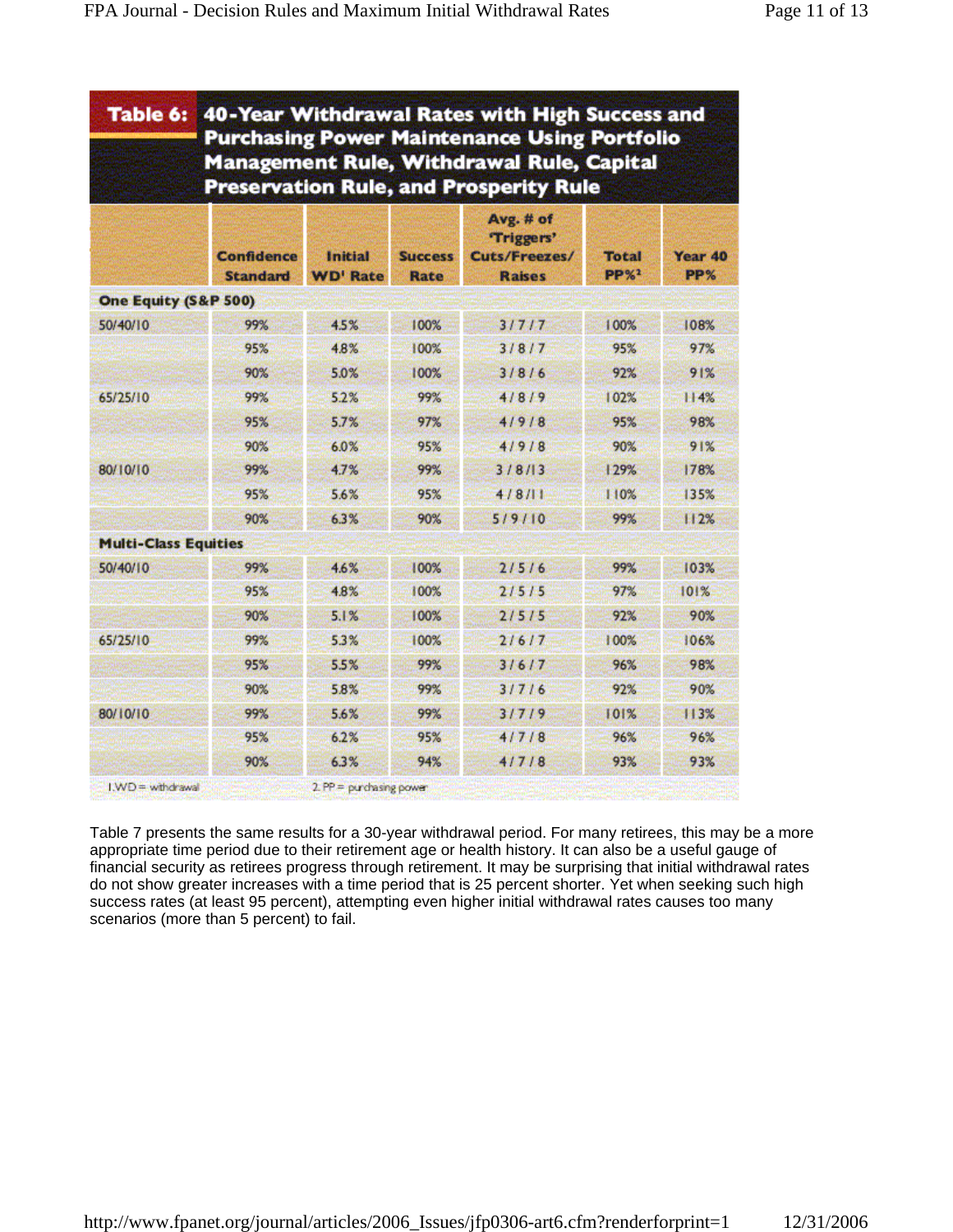| Table 7:                    | 30-Year Withdrawal Rates with High Success and<br><b>Purchasing Power Maintenance Using Portfolio</b><br><b>Management Rule, Withdrawal Rule, Capital</b><br><b>Preservation Rule, and Prosperity Rule</b> |                            |                               |                                                           |                            |                |  |  |
|-----------------------------|------------------------------------------------------------------------------------------------------------------------------------------------------------------------------------------------------------|----------------------------|-------------------------------|-----------------------------------------------------------|----------------------------|----------------|--|--|
|                             | <b>Confidence</b><br><b>Standard</b>                                                                                                                                                                       | Initial<br><b>WD' Rate</b> | <b>Success</b><br><b>Rate</b> | Avg. # of<br>'Triggers'<br>Cuts/Freezes/<br><b>Raises</b> | <b>Total</b><br><b>PP%</b> | Year 40<br>PP% |  |  |
| One Equity (S&P 500)        |                                                                                                                                                                                                            |                            |                               |                                                           |                            |                |  |  |
| 50/40/10                    | 99%                                                                                                                                                                                                        | 4.6%                       | 100%                          | 2/6/5                                                     | 99%                        | 104%           |  |  |
|                             | 95%                                                                                                                                                                                                        | 4.9%                       | 100%                          | 2/6/5                                                     | 96%                        | 96%            |  |  |
|                             | 90%                                                                                                                                                                                                        | 5.2%                       | 99%                           | 21614                                                     | 92%                        | 90%            |  |  |
| 65/25/10                    | 99%                                                                                                                                                                                                        | 5.2%                       | 99%                           | 21617                                                     | 102%                       | 111%           |  |  |
|                             | 95%                                                                                                                                                                                                        | 5.9%                       | 96%                           | 3/7/6                                                     | 95%                        | 98%            |  |  |
|                             | 90%                                                                                                                                                                                                        | 6.4%                       | 92%                           | 3/7/5                                                     | 92%                        | 91%            |  |  |
| 80/10/10                    | 99%                                                                                                                                                                                                        | 4.7%                       | 99%                           | 2/6/9                                                     | 119%                       | 152%           |  |  |
|                             | 95%                                                                                                                                                                                                        | 5.7%                       | 95%                           | 3/6/8                                                     | 107%                       | 123%           |  |  |
|                             | 90%                                                                                                                                                                                                        | 6.3%                       | 90%                           | 31717                                                     | 100%                       | 112%           |  |  |
| <b>Multi-Class Equities</b> |                                                                                                                                                                                                            |                            |                               |                                                           |                            |                |  |  |
| 50/40/10                    | 99%                                                                                                                                                                                                        | 4.6%                       | 100%                          | 1/4/4                                                     | 100%                       | 103%           |  |  |
|                             | 95%                                                                                                                                                                                                        | 4.9%                       | 100%                          | 1/4/4                                                     | 97%                        | 100%           |  |  |
|                             | 90%                                                                                                                                                                                                        | 5.3%                       | 100%                          | 1/4/3                                                     | 94%                        | 90%            |  |  |
| 65/25/10                    | 99%                                                                                                                                                                                                        | 5.4%                       | 99%                           | 1/5/5                                                     | 99%                        | 102%           |  |  |
|                             | 95%                                                                                                                                                                                                        | 5.7%                       | 98%                           | 2/5/4                                                     | 95%                        | 96%            |  |  |
|                             | 90%                                                                                                                                                                                                        | 5.9%                       | 98%                           | 2/5/4                                                     | 95%                        | 92%            |  |  |
| 80/10/10                    | 99%                                                                                                                                                                                                        | 5.4%                       | 99%                           | 2/5/7                                                     | 107%                       | 119%           |  |  |
|                             | 95%                                                                                                                                                                                                        | 6.2%                       | 95%                           | 2/5/6                                                     | 96%                        | 99%            |  |  |
|                             | 90%                                                                                                                                                                                                        | 6.5%                       | 91%                           | 2/6/5                                                     | 94%                        | 94%            |  |  |

## **What-Ifs**

Though our results provide answers to some significant issues facing retirees and financial planners, they also lead to a variety of "what if" questions. To name a few:

- What is the appropriate application of the decision rules if a retiree believes his or her real income need (including health care costs) will decrease at some point later in retirement?
- How would the 99 and 95 percent confidence standards change if a retiree were able to gradually scale back their employment earnings and begin portfolio withdrawals at lower levels until they fully retire?
- What if real rates of return over the next 40 years do not resemble the distributions of historical returns? (Our preliminary work on this question suggests that, when applying the decision rules, the key trade-off is between the initial withdrawal rate and the amount of purchasing power maintained, not the probability of success.)

Though our work did not attempt to address such questions, we believe our model provides a framework that can be tailored to apply the decision rules to accommodate the potential trade-offs between a retiree's